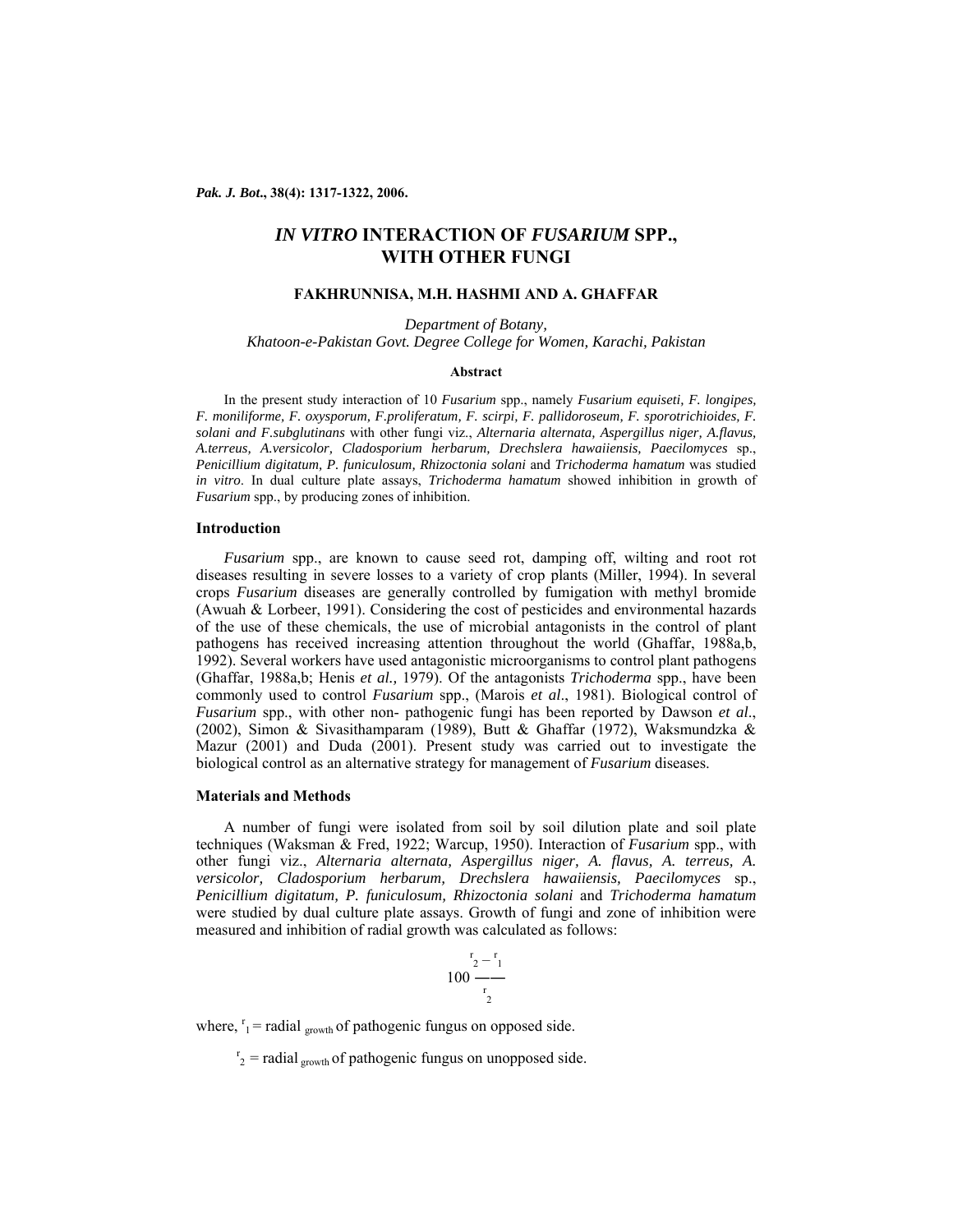Interactions were assessed using a key based on observations of Porter (1924) and Dickinson & Boardman (1971) as given below:

- **A.** Mutually intermingling growth where both fungi grew into one another without any microscopic signs of interaction.
- **Bi.** Intermingling growth where the fungus being observed was growing into the opposed fungus either above or below its colony.
- **Bii.** Intermingling growth where the fungus under observation has ceased growth and is overgrown by another colony.
- **C.** Slight inhibition where the fungus approach each other until almost in contact and a narrow demarcation line, 0.1 – 2mm, between the two colonies clearly visible.
- **D.** Mutual inhibition at a distance of  $> 2$  mm.

In evaluating interactions, each fungus was assessed for its ability to inhibit growth of another fungus and assessments were made when the fungi had achieved an equilibrium after which there was no further alteration in the growth pattern (Fig. 1).



C. Mutual slight inhibition D. Mutual inhibition at a distance

Fig. 1. Interactions observed between adjacent fungal colonies on agar medium.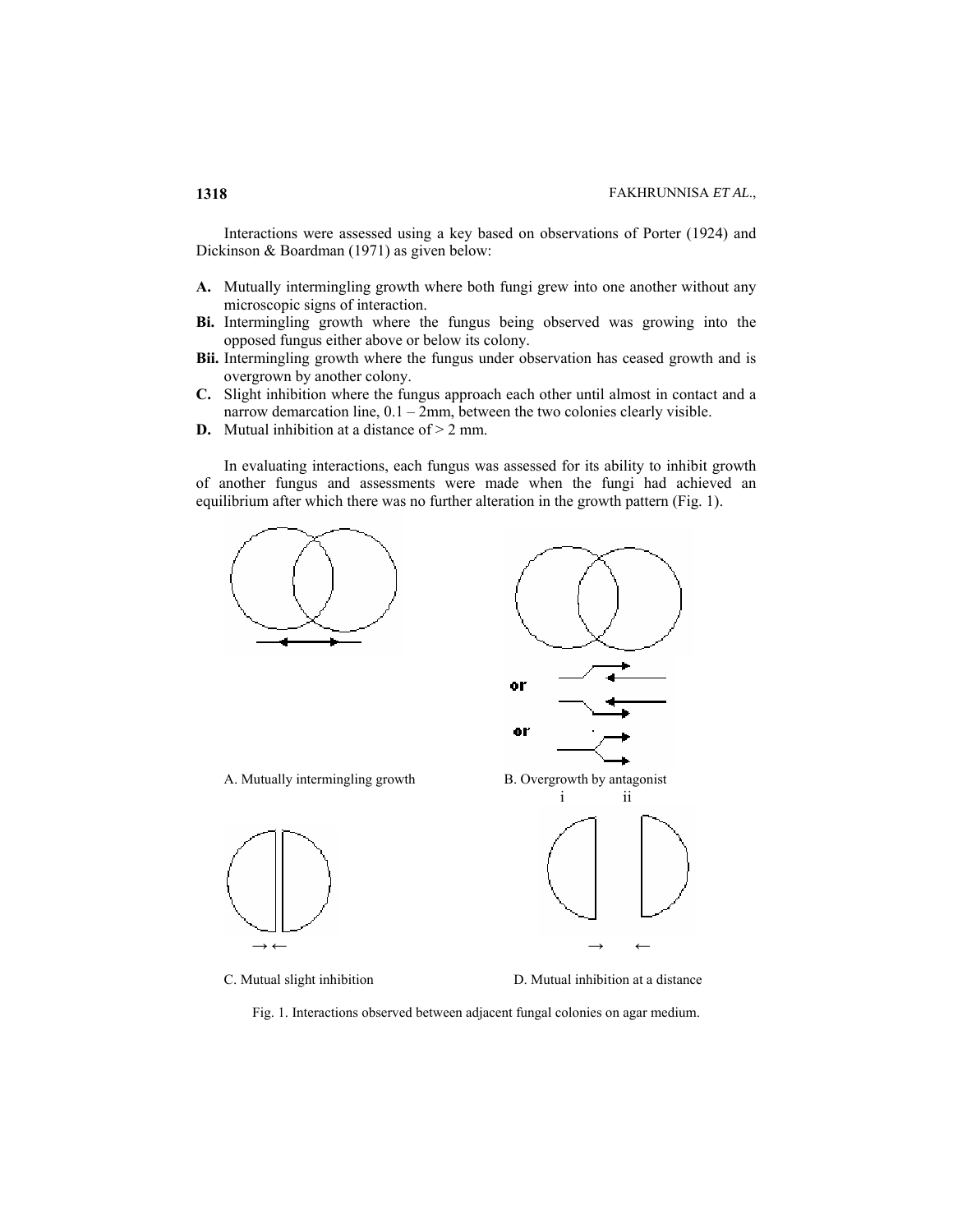### **Results and Discussion**

Using dilution plate and soil plate techniques (Waksman & Fred, 1922; Warcup, 1950) a number of fungi viz., *Alternaria alternata, Aspergillus niger, A. flavus, A. terreus, A. versicolor, Cladosporium herbarum, Drechslera hawaiiensis, Paecilomyces* sp., *Penicillium digitatum, P. funiculosum, Rhizoctonia solani* and *Trichoderma hamatum* were isolated from the soil and identified.

In dual culture plate assays, *T. hamatum* showed inhibition in radial growth of *F. oxysporum* (79.97%), *F. pallidoroseum* (57.89%), *F. sporotrichioides* (22.16%), *F. moniliforme* (10.64%), *F. subglutinans* (25%), *F. proliferatum* (57.89%), *F.equiseti* (5.88%), *F. longipes* (32.73%), *F. scirpi* (12%), and *F. solani* (40%) producing "Bii" type reaction (Porter, 1924) and later showed overgrowth on the colonies of *Fusarium* spp. Inhibition in growth of *Fusarium* spp., by *Stachybotrys atra* (Butt & Ghaffar, 1972), *Pythium oligandrum* (Benhamou *et al*., 1997), *Arachniotus* sp., *Chaetomium globosum, Memnoniella echinata, Talaromyces flavus* as well as *Trichothecium roseum* (Ghaffar, 1988a,b) and *Trichoderma harzianum* (Sharma & Dohroo, 1991) have been reported.

Similarly, in dual culture plate assay *Alternaria alternata, Aspergillus niger, A. flavus, A. terreus, A. versicolor, Cladosporium herbarum, Drechslera hawaiiensis, Paecilomyces* sp., *Penicillium digitatum, P. funiculosum* and *Rhizoctonia solani* inhibited the growth of *Fusarium* spp., by producing zone of inhibition (Table 1).

It would suggest that fungi such as *Trichoderma hamatum*, which inhibited the growth of *Fusarium* spp., could be used in the biological control of the diseases caused by *Fusarium* spp.

| Test fungi              | Radius      |                | Zone of<br>inhibition | Type of<br>reaction |  |  |  |
|-------------------------|-------------|----------------|-----------------------|---------------------|--|--|--|
|                         | $r_1$       | r <sub>2</sub> | $r_1$                 | r <sub>2</sub>      |  |  |  |
|                         | F. equiseti |                |                       |                     |  |  |  |
| Alternaria alternata    | 25.3        | 30.3           | nil                   | A                   |  |  |  |
| Aspergillus flavus      | 18.3        | 27.6           | nil                   | A                   |  |  |  |
| A. niger                | 15.7        | 31.3           | 1.0                   | $\mathcal{C}$       |  |  |  |
| A. terreus              | 20.0        | 31.0           | 2.0                   | $\overline{C}$      |  |  |  |
| Cladosporium herbarum   | 22.3        | 26.0           | nil                   | $B_i$               |  |  |  |
| Drechslera hawaiiensis  | 19.0        | 30.7           | nil                   | A                   |  |  |  |
| <i>Paecilomyces sp.</i> | 19.7        | 27.7           | nil                   | A                   |  |  |  |
| Penicillium digitatum   | 20.0        | 31.7           | 1.0                   | $\mathcal{C}$       |  |  |  |
| P. funiculosum          | 21.3        | 25.7           | nil                   | $B_i$               |  |  |  |
| Rhizoctonia solani      | 19.3        | 28.0           | nil                   | A                   |  |  |  |
| Trichoderma hamatum     | 24.0        | 25.5           | nil                   | $B_i$               |  |  |  |
|                         | F. longipes |                |                       |                     |  |  |  |
| Alternaria alternata    | 15.0        | 30.7           | nil                   | $B_i$               |  |  |  |
| Aspergillus flavus      | 14.7        | 31.7           | nil                   | A                   |  |  |  |
| A. niger                | 14.0        | 30.0           | 5.0                   | D                   |  |  |  |
| A. terreus              | 20.0        | 29.7           | nil                   | A                   |  |  |  |
| Cladosporium herbarum   | 19.5        | 28.0           | nil                   | $B_i$               |  |  |  |
| Drechslera hawaiiensis  | 12.3        | 28.0           | nil                   | A                   |  |  |  |
| Paecilomyces sp.        | 17.3        | 28.0           | nil                   | A                   |  |  |  |
| Penicillium digitatum   | 22.0        | 27.7           | nil                   | A                   |  |  |  |
| P. funiculosum          | 20.7        | 26.0           | nil                   | A                   |  |  |  |
| Rhizoctonia solani      | 17.5        | 30.0           | nil                   | A                   |  |  |  |
| Trichoderma hamatum     | 18.5        | 27.5           | nil                   | $B_{ii}$            |  |  |  |

**Table 1.** *In vitro* **interaction of** *Fusarium* **spp. with other fungi.**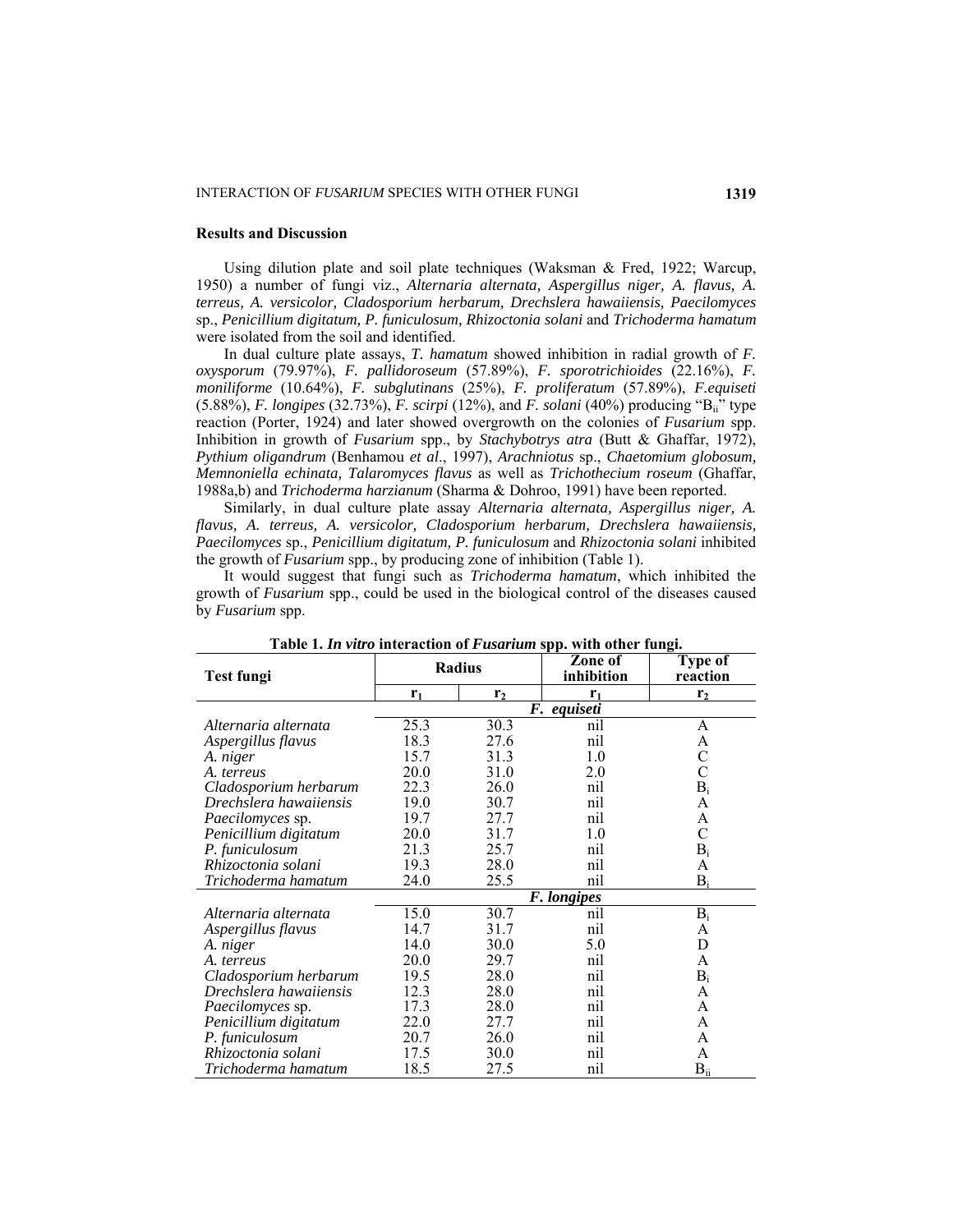| Table 1. (Cont'd.)     |                |                |                       |                            |  |  |
|------------------------|----------------|----------------|-----------------------|----------------------------|--|--|
| <b>Test fungi</b>      | Radius         |                | Zone of<br>inhibition | <b>Type of</b><br>reaction |  |  |
|                        | r <sub>1</sub> | r <sub>2</sub> | r <sub>1</sub>        | r <sub>2</sub>             |  |  |
|                        |                |                | F. moniliforme        |                            |  |  |
| Alternaria alternata   | 13.0           | 27.0           | nil                   | A                          |  |  |
| Aspergillus flavus     | 15.0           | 18.0           | nil                   | A                          |  |  |
| A. niger               | 10.0           | 30.5           | nil                   | A                          |  |  |
| A. terreus             | 15.0           | 29.5           | nil                   | A                          |  |  |
| Cladosporium herbarum  | 18.0           | 26.5           | 7.5                   | D                          |  |  |
| Drechslera hawaiiensis | 10.0           | 25.0           | nil                   | A                          |  |  |
| Paecilomyces sp.       | 21.5           | 30.0           | nil                   | A                          |  |  |
| Penicillium digitatum  | 20.0           | 30.0           | nil                   | A                          |  |  |
| P. funiculosum         | 25.0           | 25.0           | nil                   | A                          |  |  |
| Rhizoctonia solani     | 16.0           | 27.5           | nil                   | A                          |  |  |
| Trichoderma hamatum    | 21.0           | 23.5           | nil                   | $B_{ii}$                   |  |  |
|                        |                |                | F. oxysporum          |                            |  |  |
| Alternaria alternata   | 12.3           | 17.0           | $\overline{3.3}$      | $\overline{D}$             |  |  |
| Aspergillus flavus     | 8.3            | 14.7           | 1.7                   | $\mathsf{C}$               |  |  |
| A. niger               | 2.7            | 16.7           | 8.7                   | D                          |  |  |
| A. terreus             | 8.0            | 12.0           | 10.3                  | D                          |  |  |
| Cladosporium herbarum  | 6.7            | 14.3           | 13.3                  | D                          |  |  |
| Drechslera hawaiiensis | 9.3            | 16.3           | 99.7                  | D                          |  |  |
|                        | 15.0           | 15.0           | 5.0                   | D                          |  |  |
| Paecilomyces sp.       |                |                |                       | D                          |  |  |
| Penicillium digitatum  | 8.0            | 18.0           | 4.0                   |                            |  |  |
| P. funiculosum         | 6.0            | 15.5           | 2.0                   | $\mathcal{C}$              |  |  |
| Rhizoctonia solani     | 8.0            | 13.0           | nil                   | $\mathbf{A}$               |  |  |
| Trichoderma hamatum    | 2.7            | 9.3            | nil                   | $B_{ii}$                   |  |  |
|                        |                | 29.3           | F. proliferatum       |                            |  |  |
| Alternaria alternata   | 11.0           |                | nil                   | $\overline{A}$             |  |  |
| Aspergillus flavus     | 15.3           | 30.0           | nil                   | A                          |  |  |
| A. niger               | 15.5           | 29.0           | 1.5                   | $\mathcal{C}$              |  |  |
| A. terreus             | 18.7           | 28.7           | 1.0                   | $\overline{C}$             |  |  |
| Cladosporium herbarum  | 51.0           | 29.3           | nil                   | $B_i$                      |  |  |
| Drechslera hawaiiensis | 15.0           | 29.0           | nil                   | A                          |  |  |
| Paecilomyces sp.       | 17.0           | 27.0           | nil                   | A                          |  |  |
| Penicillium digitatum  | 26.3           | 32.3           | 2.0                   | $\mathcal{C}$              |  |  |
| P. funiculosum         | 25.0           | 28.3           | nil                   | A                          |  |  |
| Rhizoctonia solani     | 17.3           | 25.7           | nil                   | A                          |  |  |
| Trichoderma hamatum    | 8.0            | 19.0           | nil                   | $B_{ii}$                   |  |  |
|                        |                |                | F. scirpi             |                            |  |  |
| Alternaria alternata   | 18.3           | 28.3           | nil                   | $B_i$                      |  |  |
| Aspergillus flavus     | 15.3           | 34.3           | nil                   | A                          |  |  |
| A. niger               | 11.0           | 32.0           | nil                   | A                          |  |  |
| A. terreus             | 20.3           | 26.7           | 2.0                   | $\mathcal{C}$              |  |  |
| Cladosporium herbarum  | 20.0           | 30.0           | nil                   | $B_i$                      |  |  |
| Drechslera hawaiiensis | 15.0           | 25.7           | nil                   | A                          |  |  |
| Paecilomyces sp.       | 15.7           | 26.0           | nil                   | A                          |  |  |
| Penicillium digitatum  | 22.3           | 27.0           | nil                   | A                          |  |  |
| P. funiculosum         | 21.7           | 25.0           | nil                   | A                          |  |  |
|                        |                |                |                       |                            |  |  |
| Rhizoctonia solani     | 20.0           | 27.5           | nil                   | A                          |  |  |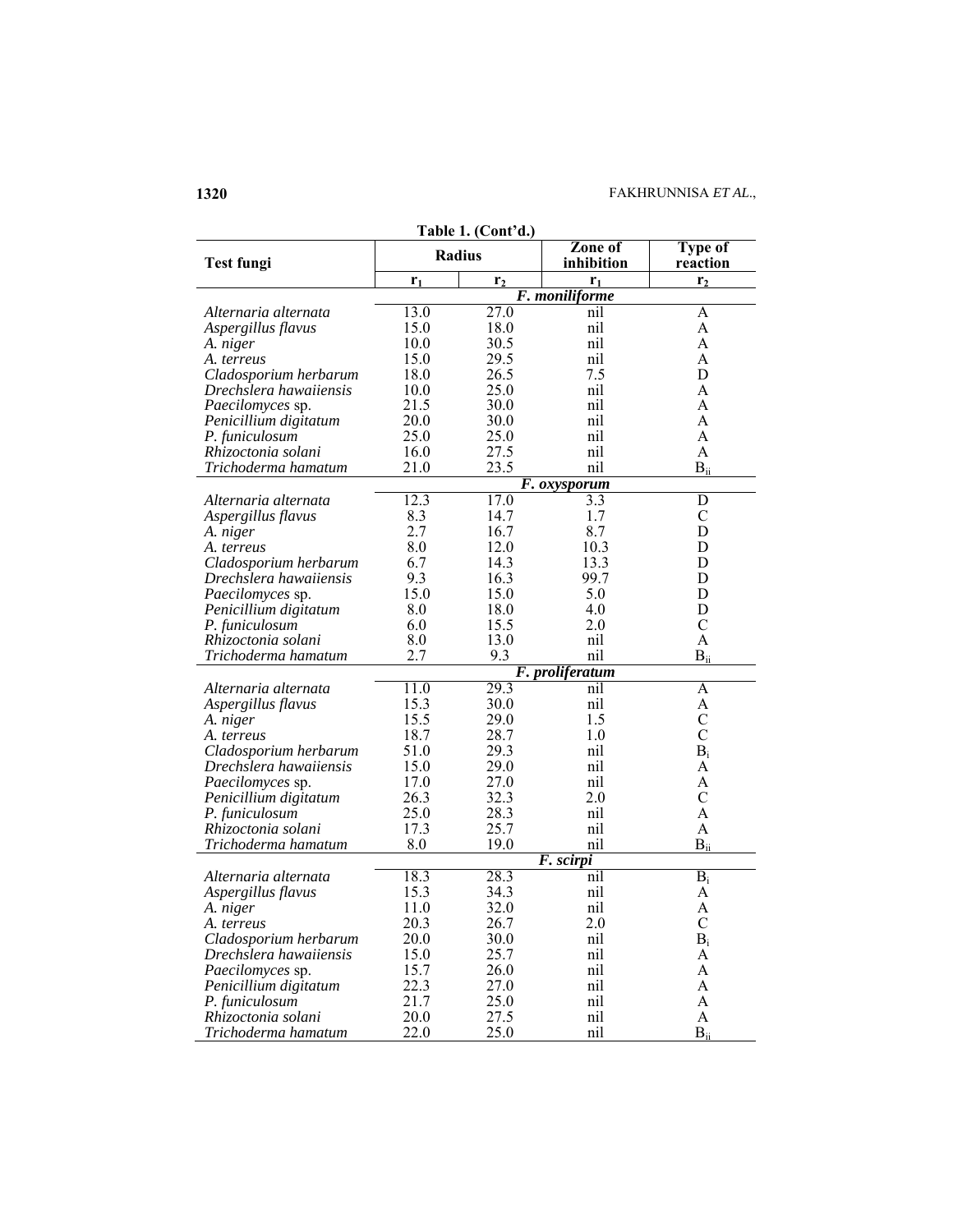| Table 1. (Cont'd.)     |                     |                |                       |                            |  |  |  |  |  |
|------------------------|---------------------|----------------|-----------------------|----------------------------|--|--|--|--|--|
| <b>Test fungi</b>      | <b>Radius</b>       |                | Zone of<br>inhibition | <b>Type of</b><br>reaction |  |  |  |  |  |
|                        | $r_1$               | r <sub>2</sub> | $r_1$                 | r <sub>2</sub>             |  |  |  |  |  |
|                        | F. pallidoroseum    |                |                       |                            |  |  |  |  |  |
| Alternaria alternata   | 16.0                | 28.0           | nil                   | A                          |  |  |  |  |  |
| Aspergillus flavus     | 16.5                | 21.0           | 1.8                   | $\mathcal{C}$              |  |  |  |  |  |
| A. niger               | 15.5                | 20.0           | 10.5                  | D                          |  |  |  |  |  |
| A. terreus             | 10.5                | 13.0           | 12.5                  | D                          |  |  |  |  |  |
| Cladosporium herbarum  | 11.5                | 16.0           | 19.8                  | D                          |  |  |  |  |  |
| Drechslera hawaiiensis | 16.5                | 21.5           | 10.0                  | D                          |  |  |  |  |  |
| Paecilomyces sp.       | 12.0                | 18.0           | 2.0                   | $\mathsf{C}$               |  |  |  |  |  |
| Penicillium digitatum  | 13.5                | 18.0           | 19.5                  | D                          |  |  |  |  |  |
| P. funiculosum         | 10.5                | 14.5           | 26.5                  | D                          |  |  |  |  |  |
| Rhizoctonia solani     | 11.0                | 12.0           | 14.5                  | D                          |  |  |  |  |  |
| Trichoderma hamatum    | 14.0                | 19.5           | nil                   | $B_{ii}$                   |  |  |  |  |  |
|                        | F. solani           |                |                       |                            |  |  |  |  |  |
| Alternaria alternata   | 16.7                | 29.7           | nil                   | $\overline{A}$             |  |  |  |  |  |
| Aspergillus flavus     | 12.3                | 30.0           | nil                   | A                          |  |  |  |  |  |
| A. niger               | 13.0                | 28.5           | 9.0                   | D                          |  |  |  |  |  |
| A. terreus             | 16.0                | 27.7           | 2.0                   | $\mathcal{C}$              |  |  |  |  |  |
| Cladosporium herbarum  | 24.0                | 27.0           | nil                   | $B_i$                      |  |  |  |  |  |
| Drechslera hawaiiensis | 10.0                | 26.7           | nil                   | A                          |  |  |  |  |  |
| Paecilomyces sp.       | 15.3                | 26.0           | 2.0                   | $\mathcal{C}$              |  |  |  |  |  |
| Penicillium digitatum  | 19.0                | 27.0           | nil                   | $B_i$                      |  |  |  |  |  |
| P. funiculosum         | 22.7                | 27.0           | nil                   | A                          |  |  |  |  |  |
| Rhizoctonia solani     | 20.0                | 25.5           | nil                   | $\mathbf{A}$               |  |  |  |  |  |
| Trichoderma hamatum    | 15.0                | 25.5           | nil                   | $B_{ii}$                   |  |  |  |  |  |
|                        | F. sporotrichioides |                |                       |                            |  |  |  |  |  |
| Alternaria alternata   | 19.0                | 21.3           | 8.0                   | D                          |  |  |  |  |  |
| Aspergillus flavus     | 12.7                | 16.3           | 9.0                   | D                          |  |  |  |  |  |
| A. niger               | 11.7                | 15.3           | 19.3                  | D                          |  |  |  |  |  |
| A. terreus             | 15.0                | 13.7           | 20.7                  | D                          |  |  |  |  |  |
| Cladosporium herbarum  | 15.0                | 20.3           | 25.3                  | D                          |  |  |  |  |  |
| Drechslera hawaiiensis | 20.3                | 25.0           | nil                   | D                          |  |  |  |  |  |
| Paecilomyces sp.       | 8.5                 | 17.5           | 2.0                   | $\mathsf{C}$               |  |  |  |  |  |
| Penicillium digitatum  | 3.8                 | 16.0           | 29.7                  | D                          |  |  |  |  |  |
| P. funiculosum         | 15.7                | 19.0           | 17.7                  | D                          |  |  |  |  |  |
| Rhizoctonia solani     | 7.3                 | 11.7           | 25.3                  | D                          |  |  |  |  |  |
| Trichoderma hamatum    | 13.0                | 16.7           | nil                   | $B_{ii}$                   |  |  |  |  |  |
|                        | F. subglutinans     |                |                       |                            |  |  |  |  |  |
| Alternaria alternata   | 24.7                | 21.7           | nil                   | A                          |  |  |  |  |  |
| Aspergillus flavus     | 20.7                | 30.0           | nil                   | A                          |  |  |  |  |  |
| A. niger               | 19.0                | 32.0           | nil                   | A                          |  |  |  |  |  |
| A. terreus             | 22.1                | 31.0           | nil                   | $\boldsymbol{\rm{A}}$      |  |  |  |  |  |
| Cladosporium herbarum  | 46.3                | 30.3           | nil                   | $B_i$                      |  |  |  |  |  |
| Drechslera hawaiiensis | 18.0                | 26.7           | nil                   | A                          |  |  |  |  |  |
| Paecilomyces sp.       | 20.0                | 26.0           | nil                   | A                          |  |  |  |  |  |
| Penicillium digitatum  | 30.3                | 28.7           | nil                   | A                          |  |  |  |  |  |
| P. funiculosum         | 60.0                | 30.0           | nil                   | $\bf{B}$                   |  |  |  |  |  |
| Rhizoctonia solani     | 18.5                | 27.5           | 1.0                   | $\mathcal{C}$              |  |  |  |  |  |
| Trichoderma hamatum    | 21.0                | 28.0           | nil                   | $B_{ii}$                   |  |  |  |  |  |

 $r_1$  = Radial growth of pathogenic fungus on opposed side.

 $r_2$  = Radial growth of pathogenic fungus on unopposed side.